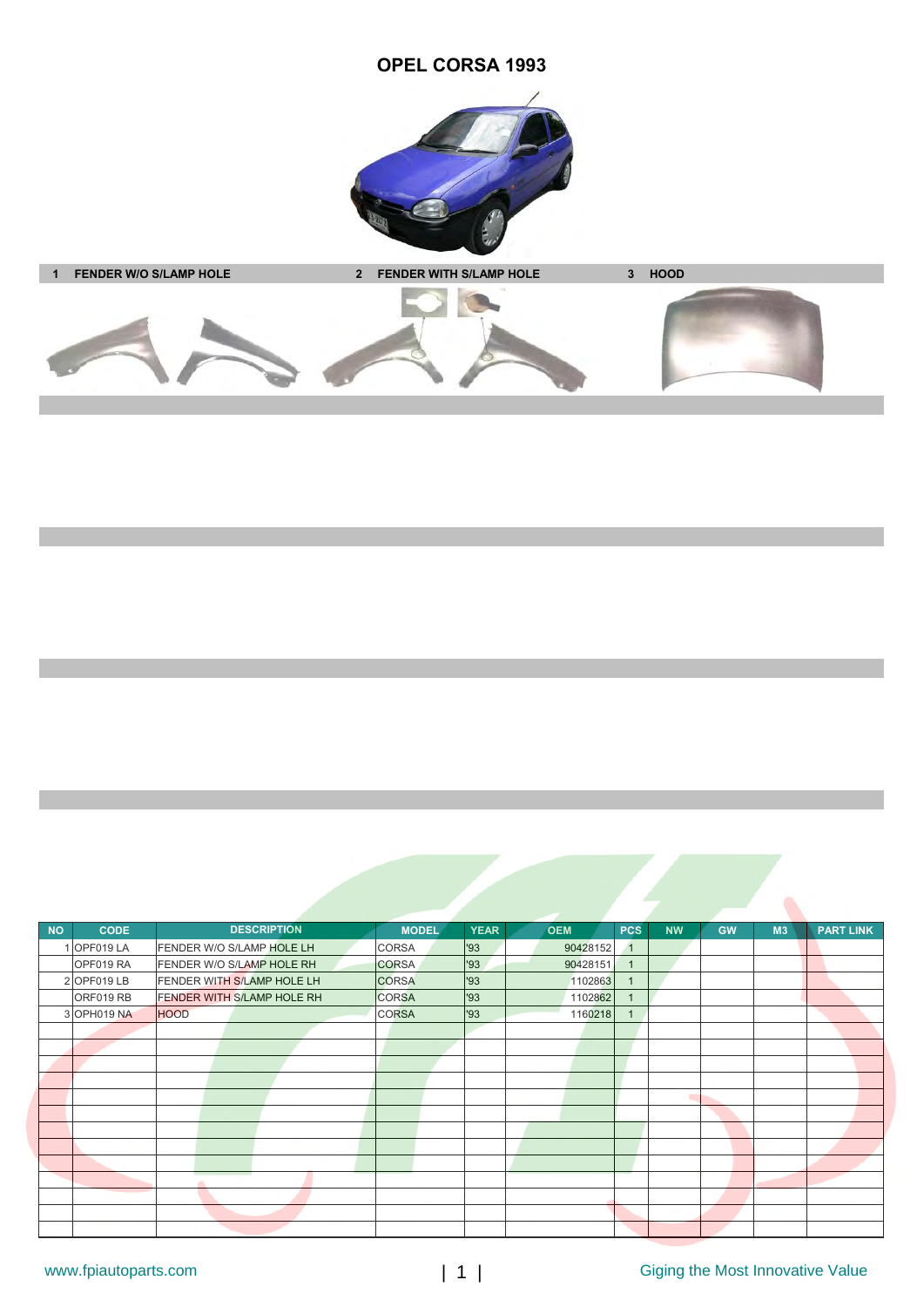## **OPEL CORSA 2000-2002**





| <b>NO</b> | <b>CODE</b>        | <b>DESCRIPTION</b>                | <b>MODEL</b> | <b>YEAR</b> | <b>OEM</b>       | <b>PCS</b>     | <b>NW</b> | <b>GW</b> | M <sub>3</sub> | <b>PART LINK</b> |
|-----------|--------------------|-----------------------------------|--------------|-------------|------------------|----------------|-----------|-----------|----------------|------------------|
|           | 1 OPB027 NA        | <b>FRONT BUMPER W/O HOLE</b>      | <b>CORSA</b> | $'03 - '06$ | 93340895(ZA)     | $\overline{1}$ | 2.98      | 3.12      | 0.0500         |                  |
|           | 2 OPB027 NB        | <b>FRONT BUMPER WITH F.L HOLE</b> | <b>CORSA</b> | $'03 - '06$ | 93364179         |                | 4.00      | 4.50      | 0.0500         |                  |
|           | 3 OPB026 NA        | <b>REAR BUMPER SMOOTH BK</b>      | <b>CORSA</b> | '02         | 93440535         |                | 3.40      | 3.50      | 0.0600         |                  |
|           | 4 OPB026 NB        | <b>REAR BUMPER TEXTUREED BK</b>   | <b>CORSA</b> | '02         | 93439068         |                | 3.40      | 3.50      | 0.0600         |                  |
|           | 5 OPB028 NA        | <b>REAR BUMPER BK</b>             | <b>CORSA</b> | $'03 - '06$ | 93364255         |                |           |           |                |                  |
|           | 6 OPG023 NA        | <b>GRILLE BK</b>                  | <b>CORSA</b> | '00         | 93289129         |                |           |           |                |                  |
|           | <b>7 OPG025 NA</b> | <b>GRILLE CP/BK</b>               | <b>CORSA</b> | '02         | 93319999         |                |           |           |                |                  |
|           | 8 OPFL023 LA       | <b>FOG LAMP LH</b>                | <b>CORSA</b> | '00         | 9117661          |                |           |           |                |                  |
|           | OPFL023 RA         | <b>FOG LAMP RH</b>                | <b>CORSA</b> | 00'         | 9117662          |                |           |           |                |                  |
|           | 9 OPFL025 LA       | <b>FOG LAMP LH</b>                | <b>CORSA</b> | '02         | 6005132          |                | ٠         |           |                |                  |
|           | OPFL025 RA         | <b>FOG LAMP RH</b>                | <b>CORSA</b> | 02          | 6005142          |                |           |           |                |                  |
|           | 10 OPIF027 LA      | <b>INNER FENDER LH</b>            | <b>CORSA</b> | $'03 - '06$ |                  | 10             | 3.60      | 3.60      | 0.0400         |                  |
|           | <b>OPIF027 RA</b>  | <b>INNER FENDER RH</b>            | <b>CORSA</b> | $'03 - '06$ |                  | 10             | 3.60      | 3.60      | 0.0400         |                  |
|           | 11 OPF027 LA       | <b>FENDER LH</b>                  | <b>CORSA</b> | '03-'06     | 93263176         |                | 2.00      | 2.21      |                |                  |
|           | OPF027 RA          | <b>FENDER RH</b>                  | <b>CORSA</b> | $'03 - '06$ | 93263177         |                | 2.00      | 2.21      |                |                  |
|           | 12 OPH027 NA       | <b>HOOD</b>                       | CORSA        |             | '03-'06 93319858 |                | 16.00     | 17.00     | 0.0788         |                  |
|           |                    |                                   |              |             |                  |                |           |           |                |                  |
|           |                    |                                   |              |             |                  |                |           |           |                |                  |

 $\bullet$